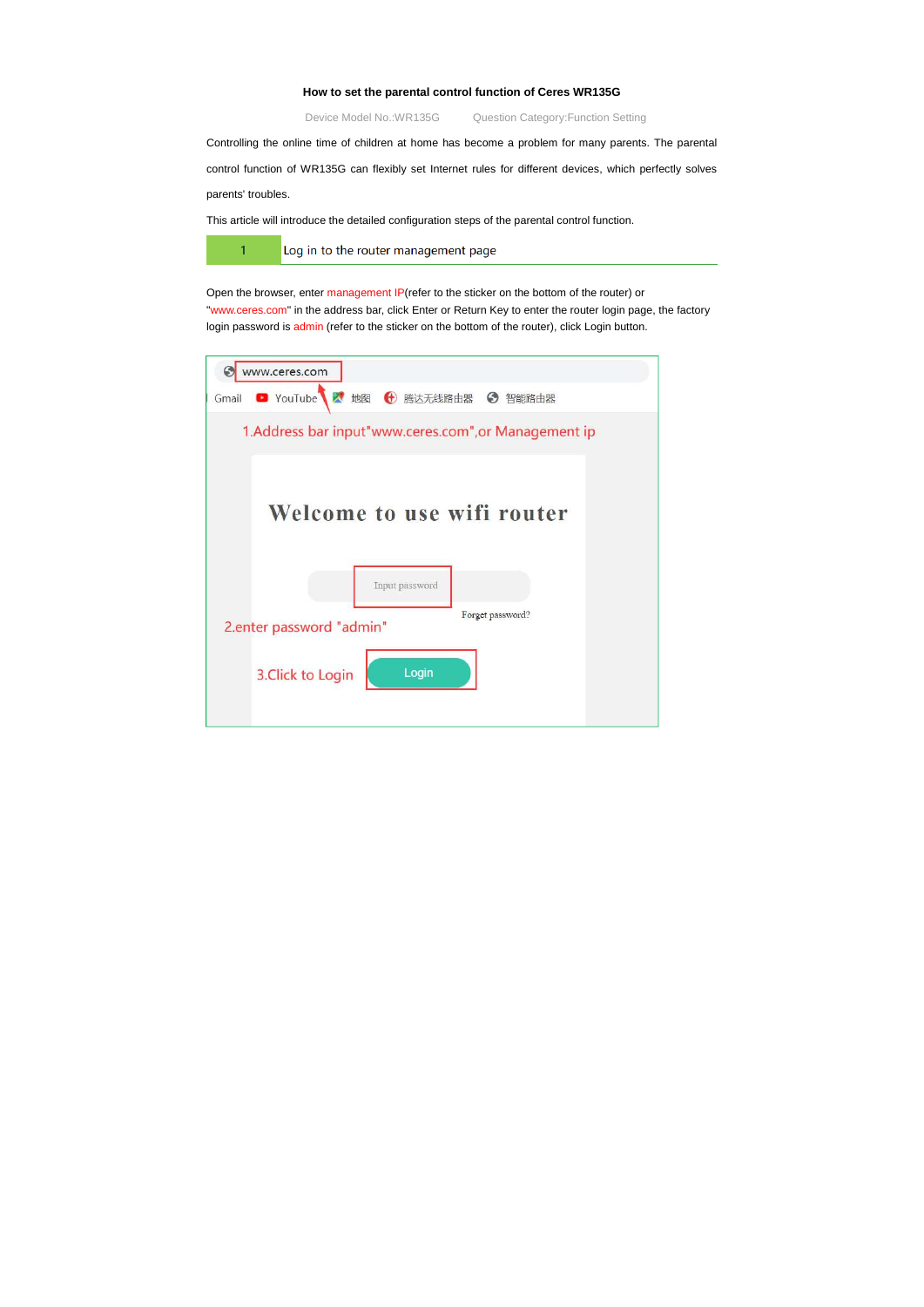$\overline{2}$ Set up parental controls

1. Open the "Parental Control" menu and click the "Add" button, as shown below:

|                                   | <b>Parental controls</b><br>Add<br>$\overline{2}$ |                         |           |
|-----------------------------------|---------------------------------------------------|-------------------------|-----------|
| Щ<br>Router status                | <b>MAC</b>                                        | Limit internet duration | Operation |
| Wizard setting<br>$\triangleleft$ |                                                   |                         |           |
| $\circledcirc$<br>Internet setup  |                                                   |                         |           |
| 今<br><b>Wireless</b>              |                                                   |                         |           |
| R<br><b>Guest network</b>         |                                                   |                         |           |
| <b>Parental controls</b>          |                                                   |                         |           |
| $^{\circledR}$<br>IPV6            |                                                   |                         |           |

2. Set up according to actual demands. You can set the period of time when Internet access is allowed and the date when Internet access is restricted. After setting, click "Confirm", and it will take effect after a while.

| Add rules    |                                                                 |                                 |                                      |                         | 1. Fill in the mac address of the device to be restricted, The address can be $\chi$ |
|--------------|-----------------------------------------------------------------|---------------------------------|--------------------------------------|-------------------------|--------------------------------------------------------------------------------------|
|              | viewed in the "Network speed control" interface of "Advanced "  |                                 |                                      |                         |                                                                                      |
| <b>MAC</b>   | XX:XX:XX:XX:XX:XX                                               |                                 |                                      |                         |                                                                                      |
|              |                                                                 |                                 |                                      |                         | 2. Configure limit time period                                                       |
| Limited time | 00<br>00<br>$\overline{\mathbf{v}}$<br>$\overline{\phantom{a}}$ | : 00<br>$\overline{\mathbf{v}}$ | $\div$ 00<br>$\overline{\mathbf{v}}$ | $\overline{\mathbf{v}}$ |                                                                                      |
|              |                                                                 |                                 |                                      |                         |                                                                                      |
| Repeat       | Everyday                                                        | $\Box$ SUN                      | $\Box$ MON                           | $\Box$ TUE              | 3. Check date                                                                        |
|              |                                                                 |                                 |                                      |                         |                                                                                      |
|              | <b>WED</b><br>$\Box$                                            | THU                             | $\Box$ FRI                           | $\Box$ SAT              |                                                                                      |
|              |                                                                 |                                 |                                      |                         |                                                                                      |
|              | Cancel                                                          |                                 | Confirm                              |                         | 4.Click confirm                                                                      |
|              |                                                                 |                                 |                                      |                         |                                                                                      |